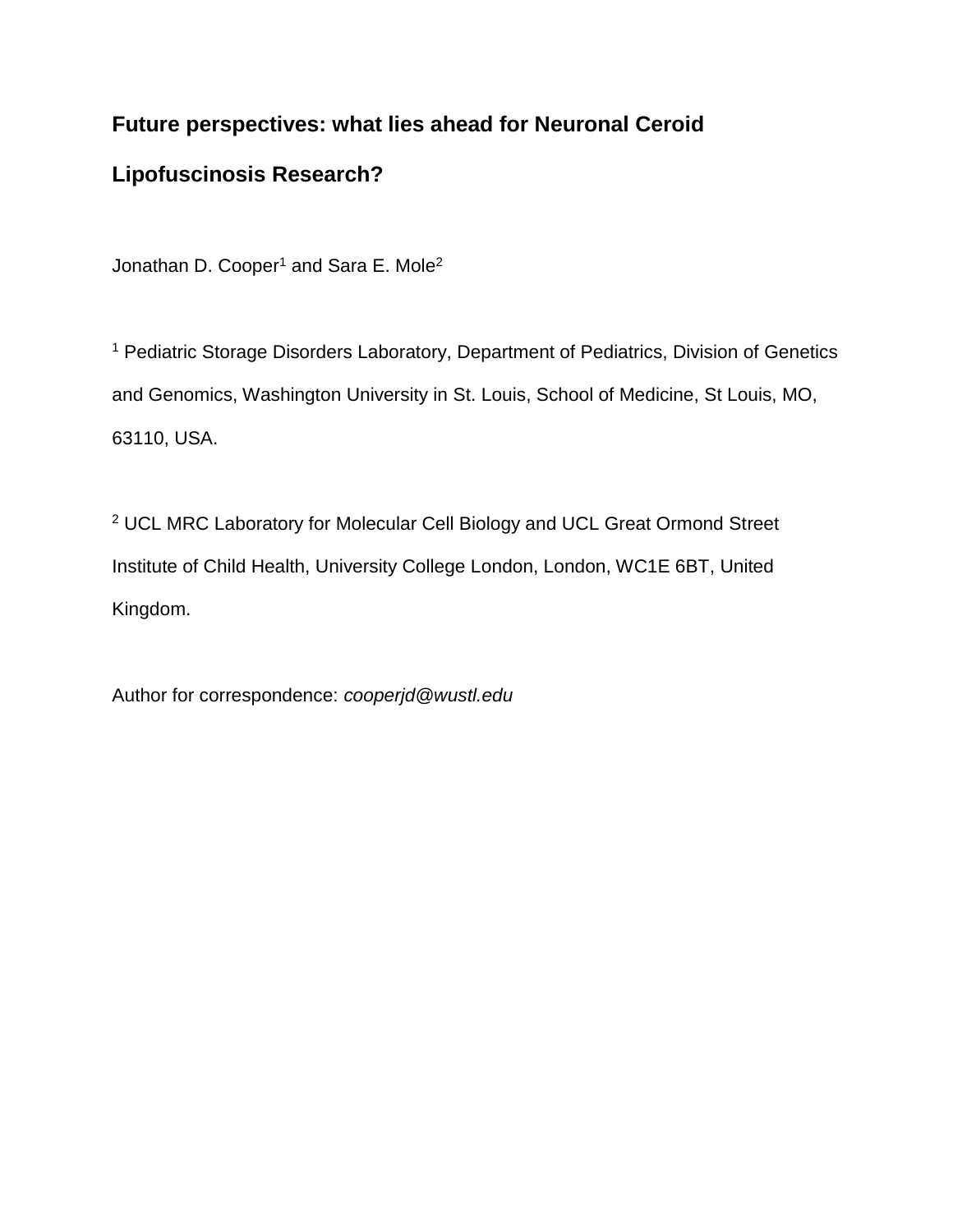## **Abstract**

Progress is being made in all aspects of Neuronal Ceroid Lipofuscinosis (NCL) research, resulting in many recent advances. These advances encompass several areas that were previously thought intractable, ranging from basic science, through to a better understanding of the clinical presentation of different forms of NCL, therapeutic development, and new clinical trials that are underway. Increasing numbers of original NCL research papers continue to be published, and this new sense of momentum is greatly encouraging for the field. Here, we make some predictions as to what we can anticipate in the next few years.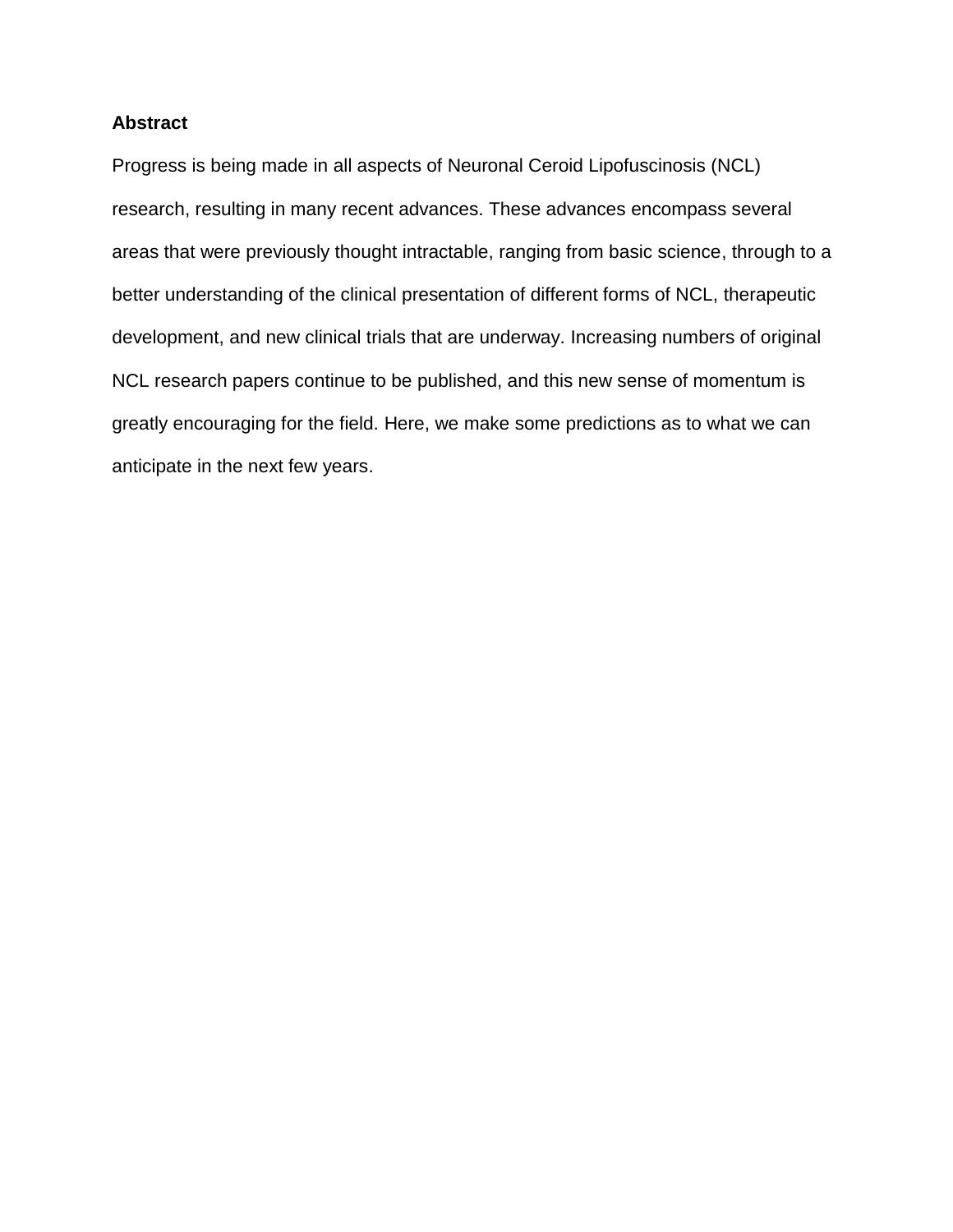## *1. Introduction*

The increasing pace of progress in all aspects of Neuronal Ceroid Lipofuscinosis (NCL) research is highlighted by the breadth and depth of review articles<sup>1-8</sup> in this Special Issue that provide a helpful snapshot of the field between the previous international meeting, NCL 2018, and the next, NCL 2020. Here, we make some predictions as to what we can anticipate in the next few years.

#### *2. Advances in NCL Cell Biology*

Despite the identification of many of the disease-causing gene mutations<sup>9,10</sup>, progress towards developing effective therapies for the NCLs has long been hampered by a relatively poor understanding of the underlying disease mechanisms<sup>6,11-12</sup>. However, the cell biology of the deficient proteins continues to emerge<sup>1,12</sup>, with the recent identification of the CLN8 protein as an endoplasmic reticulum cargo receptor that regulates lysosomal biogenesis<sup>13</sup>. It is anticipated that further insights will soon emerge for other forms of NCL, including the long-elusive function of CLN3 and how this is affected by mutation. Such information will not only shed much needed light on disease mechanisms, but will reveal the true extent to which the different forms of NCL are similar or distinct from one another. Such advances in understanding pathogenesis will aid the development of mechanistic-based treatments, and increase the means to intervene therapeutically<sup>9,14</sup>. Nevertheless, many basic questions remain unanswered. For example, while the biological actions of the enzymes deficient in CLN1 and CLN2 disease have long been known<sup>15</sup>, their normal substrates remain unidentified. Even the precise intracellular location of action for several NCL proteins remains unclear<sup>15</sup>, with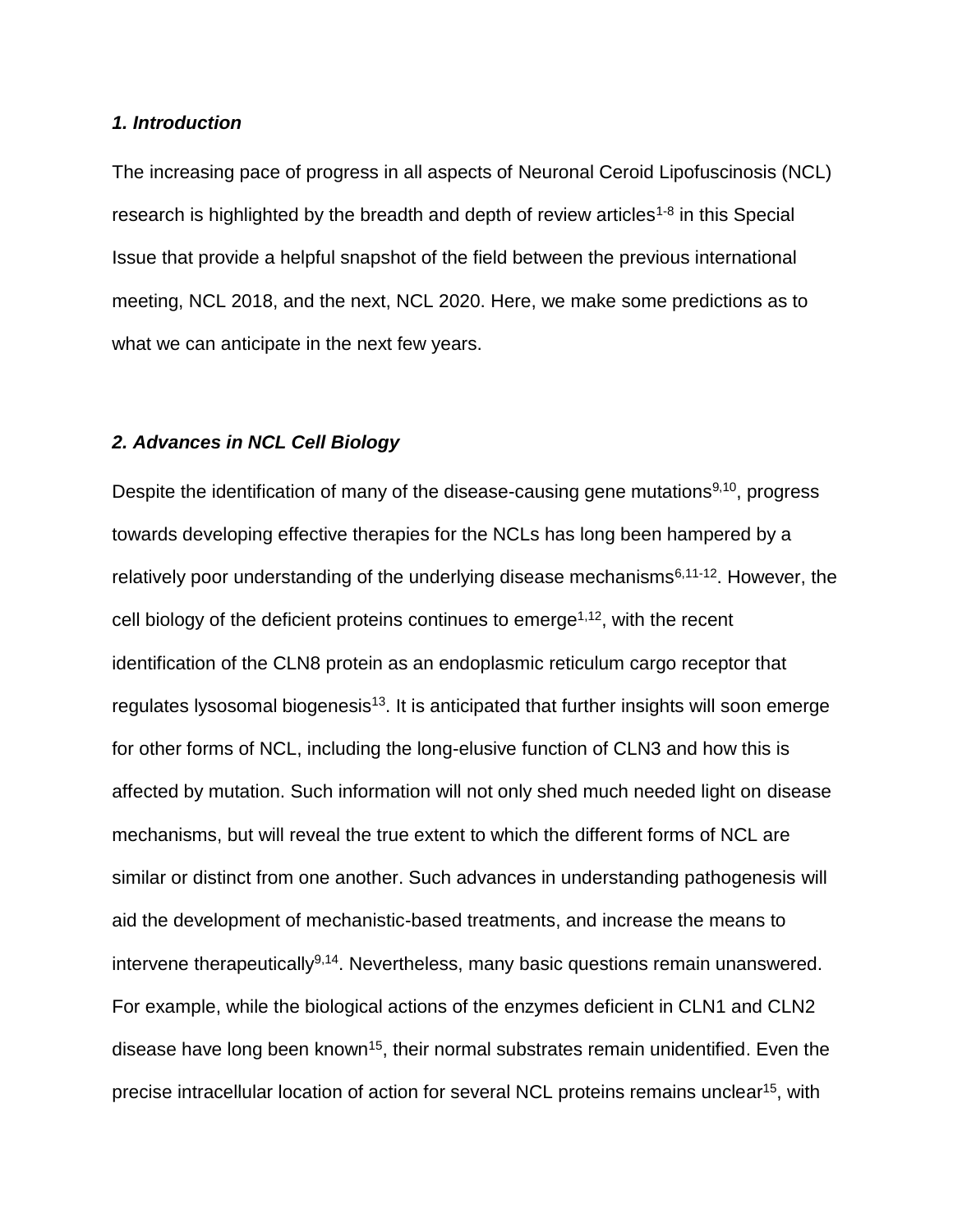the PPT1 enzyme showing a pH optimum that does not match its predicted lysosomal location<sup>16</sup>. Answering, such fundamental questions about the normal function of these proteins, or even identifying where inside the cell their interactions primarily occur, both remain significant challenges.

## *3. The cellular-specificity of disease*

Until recently, most of the attention of NCL researchers has understandably been upon the brain, and more specifically upon the neurons within it. While it has long been apparent that specific types of neurons are affected to different extents<sup>6,11</sup>, the reasons underlying this selective vulnerability in these disorders are still not known. Indeed, while many of these vulnerable neuron populations exist in interconnected pathways, whether disease actually spreads anterogradely along these pathways or if this is just a co-incidence is far from clear. Similarly, new insights into the contributory role of glia in contributing to or causing neuron loss in the NCLs have been revealed<sup>17,18</sup>, and hint that different forms of NCL are fundamentally distinct from one another in how individual cell types are affected. It will be important to re-evaluate such issues of cell autonomy *in vivo*, rather than depending solely on tissue culture data. Such findings may have significant implications for the efficacy of therapies as certain treatments such as gene AAV9-mediated gene therapy show strong neuronal tropism<sup>19</sup> which may leave affected glial cells untreated. Nevertheless, such observations raise further questions about how similar these diseases really are, and why they were originally grouped together. Undoubtedly, they broadly share certain clinical and pathological similarities with each other and also with other diseases. However, the more is learnt about each form, the more differences emerge. What seems likely is that these disorders converge upon a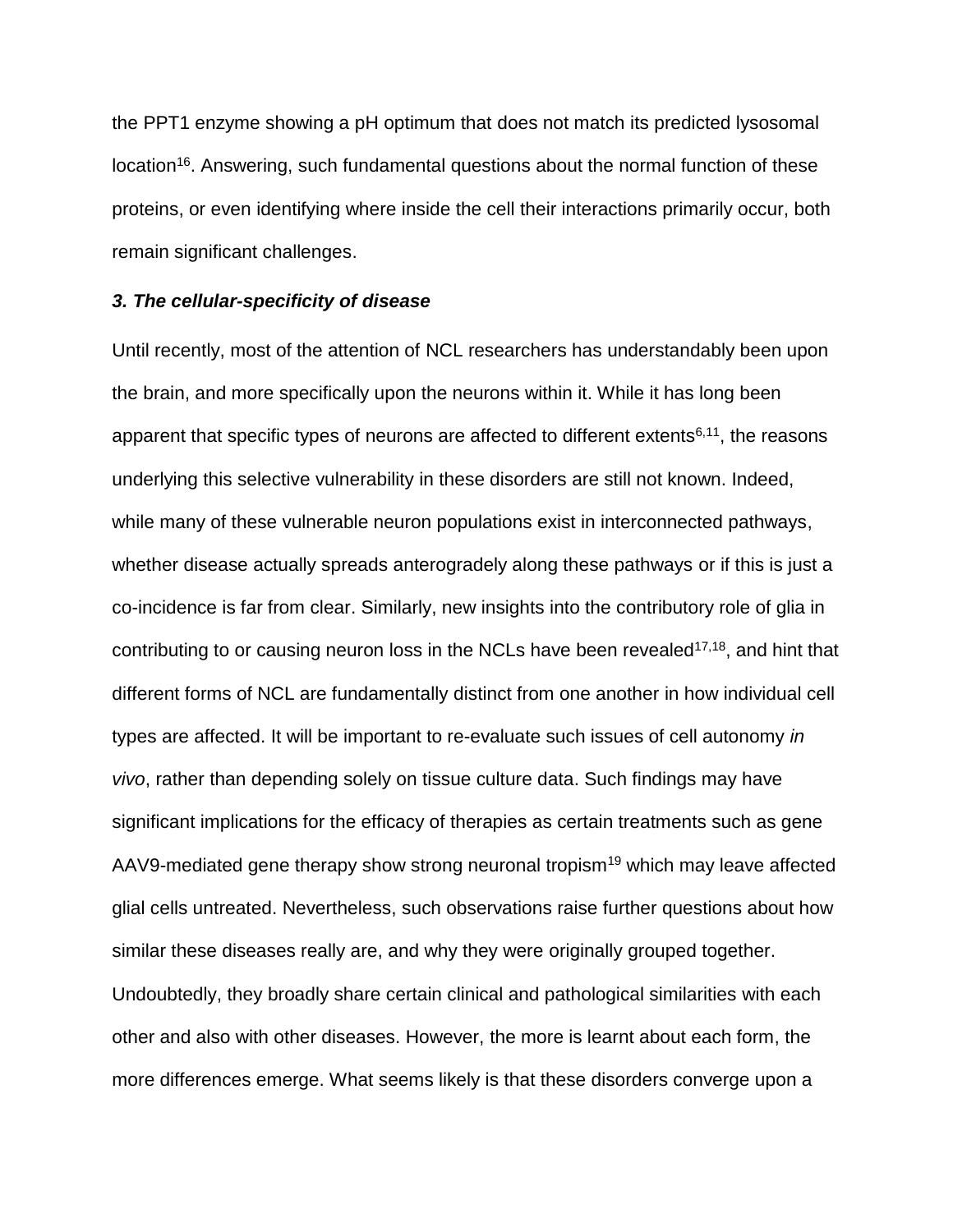similar pathological endpoint involving pronounced neuron loss and autofluorescent storage material accumulation, but are actually distinct disorders with separate underlying molecular causes. In this respect, understanding the consequences of these mutations upon the transcriptome and proteome is likely to be particularly informative.

## *4. Thinking outside the brain*

An important additional consideration is that although the effect of disease-causing mutations is devastating upon the brain, these effects clearly extend to other components of the CNS<sup>20</sup>, including the peripheral and autonomic nervous system and to other somatic tissues<sup>21-23</sup>. Such underappreciated effects of disease may underlie some of the most debilitating effects of disease, and treating these successfully may significantly improve the quality of life for affected children and their families. Some of these newly identified effects of disease only became apparent after successfully treating the CNS in pre-clinical studies that prolonged life<sup>20</sup>, resulting in new disease phenotypes emerging. Whether these unforeseen effects of disease are confined to the populations of neurons or nerve fibers that are present in such tissues, or extends to other somatic cell types themselves is yet to be properly considered. However, it is likely that such pathological and functional consequences will contribute to disease outcome, and it is clear that these underappreciated effects of disease will need to be treated. The spinal cord appears to be affected in every form of NCL examined so  $far<sup>6,22</sup>$ , as is the peripheral nervous system, and it remains to be seen whether these events are related to one another. Another emerging theme is the involvement of cardiac dysfunction in multiple forms of NCL<sup>8</sup>, most prominently in CLN3 disease<sup>23</sup>. It is anticipated that the extent of such unexpected 'non-brain' effects of disease will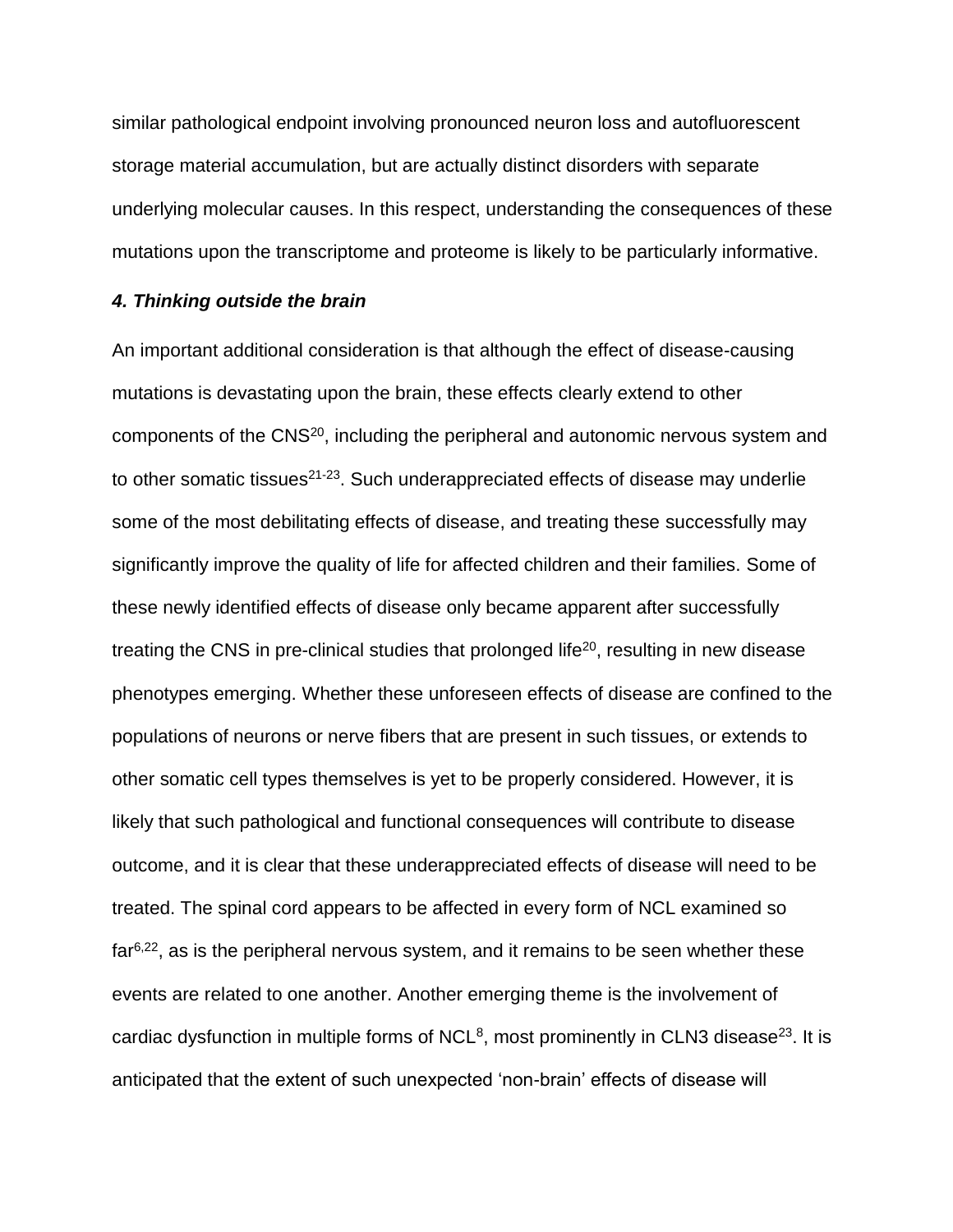continue to be emerge in the years to come, and such findings have significant implications for the targeting of treatments to where they can be most effective. As such understanding whether these events occur secondary to disease in the CNS, or are intrinsic to somatic tissues, will be key for maximizing therapeutic efficacy.

## *5. Moving beyond mouse models*

The vast majority of pre-clinical studies, whether assessing pathogenesis or therapeutic efficacy, have utilized a series of NCL mouse models<sup>4,24-25</sup>. As a well-understood model species, NCL mice have proved valuable for defining the effects of disease and obtaining *proof-of-principle* evidence of efficacy. However, it is now becoming more apparent that mice have severe limitations in modelling the full extent of human disease, and there are potential risks inherent in progressing to clinical trials based solely on data from mice. In this respect, larger animal species such as sheep, dogs and pigs have a crucial role to play in refining the dosing and delivery routes for therapeutic strategies before being considered for clinical trials<sup>4,25,26</sup>. The advent of new genome editing methods such as CRISPR/Cas 9 has enabled the efficient generation of animal models with a disease-causing mutation of choice. Recently, such methods have been used to generate both CLN3  $pi^{27}$  and CLN1 sheep<sup>28</sup> models of disease, which more closely recapitulate human disease phenotypes that are not present in mouse models. Characterizing these new larger animal models, including obtaining detailed behavioral, radiological and pathological landmarks of disease progression<sup>26</sup> will be needed, as has been done for the mouse models of NCLs. Such studies will also shed light on pathomechanisms that may not be recapitulated in mouse models and extend the basis for assessing the efficacy of therapeutic approaches. Indeed, such larger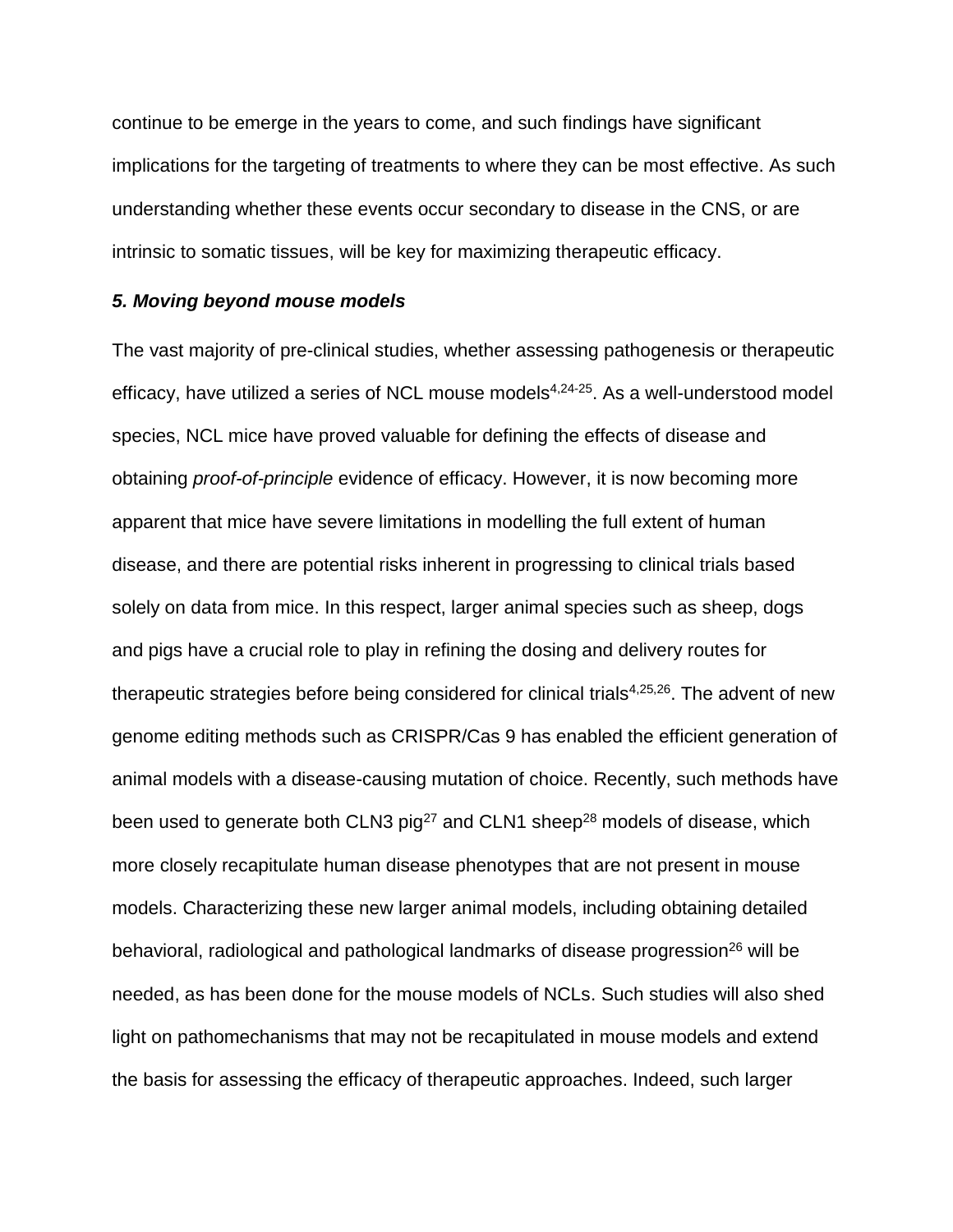animal models are expected to be ideally suited for scaling-up the delivery and dosing of therapeutic strategies and represent a key staging post between mouse studies and designing effective clinical trials.

#### *6. A new translational landscape*

Perhaps most significantly, the translational landscape of these disorders has changed dramatically in recent years with the first ever FDA-approved therapy<sup>29</sup> (*Brineura*, enzyme replacement for CLN2 disease), which is significantly improving quality of life and delaying disease progression for persons affected by this disease<sup>30</sup>. This translational momentum has accelerated with Phase I/IIa clinical trials of gene therapy currently in progress for two other forms of NCL (CLN3 disease: NCT03770572<sup>31</sup>; CLN6 disease NCT02725580 $32$ ). It was always known that gene therapy for transmembrane protein-deficient NCLs would be challenging, as 'cross correction' is not possible as it is for enzyme deficient forms of NCL. Nevertheless, the advent of newer generations of vectors has facilitated the more efficient and widespread transduction of tissues within the CNS. An important breakthrough has been the application of such gene therapy methods to treating retinal pathology<sup>33</sup>, and the recognition that multiple key cell populations may need to be targeted to prevent the death of others. This may require new vector serotypes and the identification of cell-type specific promotors for driving therapeutic gene expression in these clinically relevant tissues. It is also possible that in the future gene therapy will not be confined to expressing a functional copy of deficient genes, but may be used to deliver new gene editing tools to correct disease-causing mutations. Nevertheless, the potential for off target effects still exists, and future studies will need to take these into account.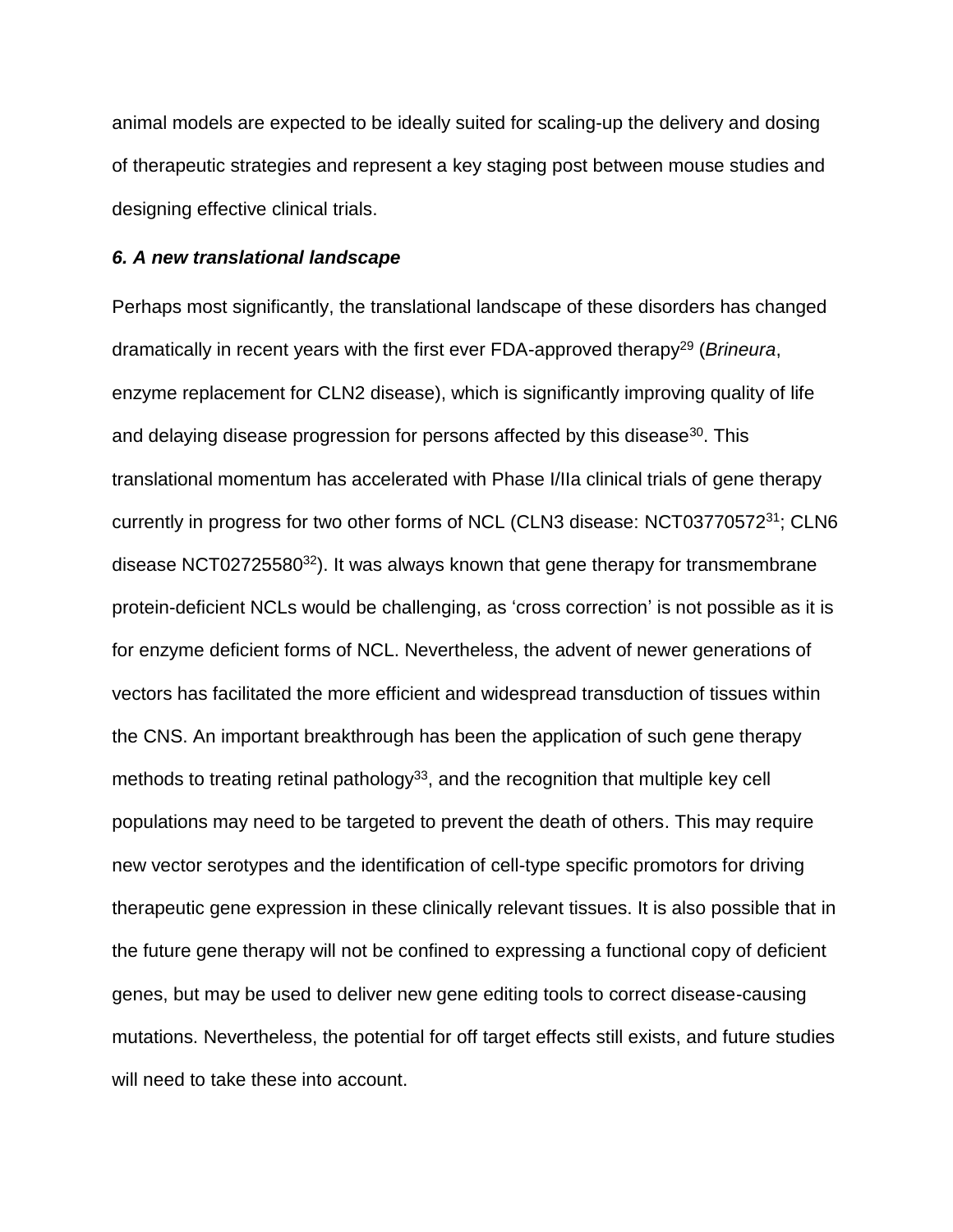#### *7. Adopting a long-term perspective*

Another major challenge for gene therapy approaches is the presence of naturally occurring antibodies against adeno-associated viruses (AAVs) that present in a variable proportion of the patient population<sup>34</sup>. It also remains to be seen what the longer-term consequences of gene therapy will be. Given that gene therapy is generally considered a 'one off' single time treatment, the issue of whether transgene expression is sustained in the long term will be important to address, with re-administration of vectors unlikely to be feasible with current technology. Similar longer-term perspectives apply to enzyme replacement approaches. While *Brineura* appears effective in halting disease progression in CLN2 disease children<sup>30</sup>, and relatively few adverse events have been reported so far, it is unclear how these individuals will continue to respond to ERT over ten or more years. However, considering the previously bleak outlook for these children, the fact that the field is now in a position to ask such questions regarding longer-term therapeutic efficacy is remarkable in itself.

## *8. The importance of working together*

With significant progress continuing to be made for a variety of other pre-clinical interventions in other forms of  $NCL^{14,35}$ , further clinical trials are anticipated in the near future, including those that extend the detailed natural history of these disorders. In this respect, patient registries and detailed rating schemes will continue to prove essential, and the active participation of affected families in these studies will continue to be key to their success. Indeed, many of the advances in NCL research have been achieved through significant cross-stakeholder collaboration between patient advocacy groups,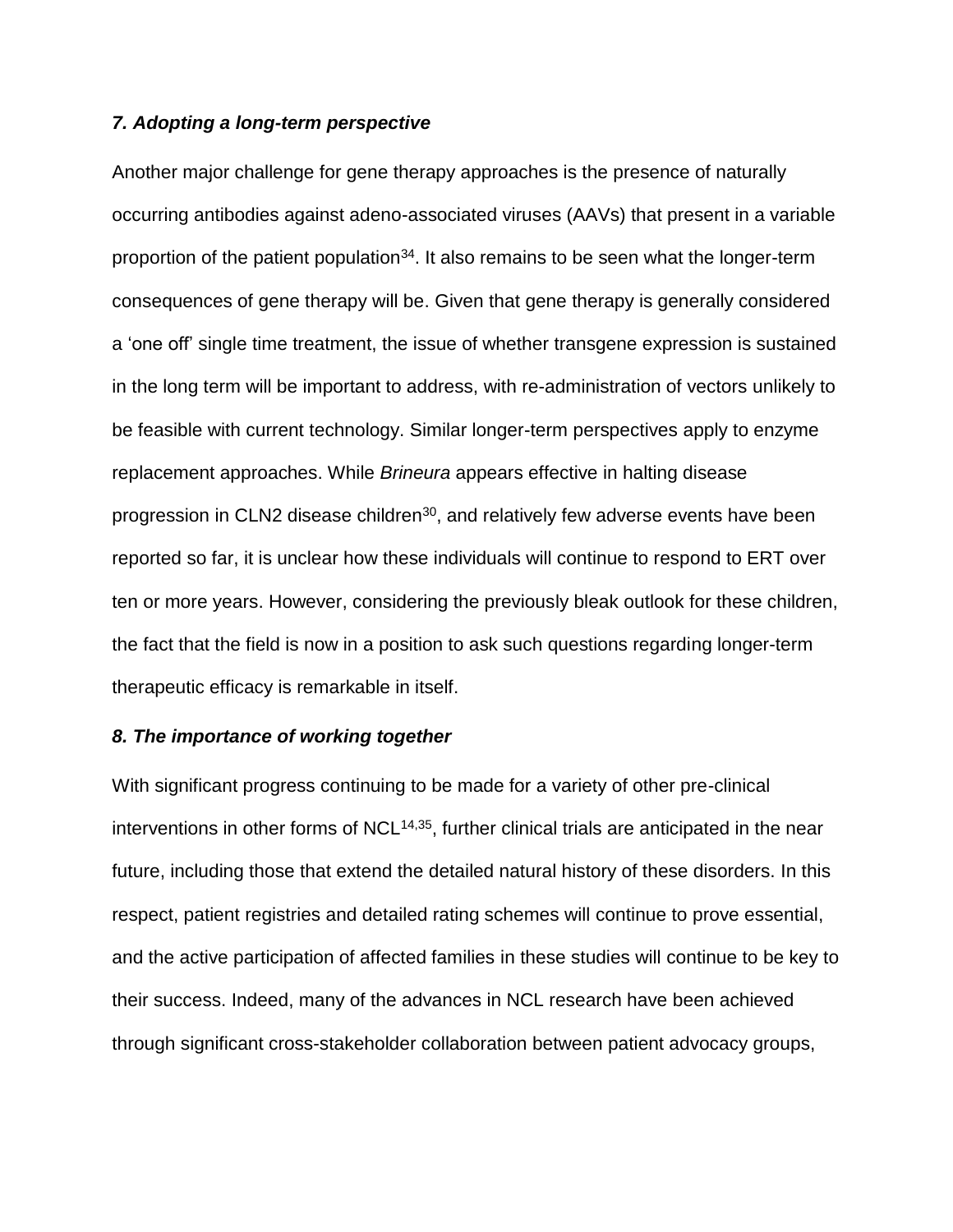academic researchers, clinicians, and industry scientists. Such collaboration is essential to this progress.

## *9. International Congresses and focused workshops*

Many of these interactions were initiated and strengthened at the biennial International Congresses on Neuronal Ceroid Lipofuscinosis (Batten disease), with the most recent being NCL2018 held in London, UK. The next meeting, NCL 2020, will be held at Washington University in St Louis, MO, USA, from October 7-11, 2020. These international Congresses facilitate communication of the latest advances in basic and clinical science, and the identification of remaining gaps in knowledge and how these may be overcome. However, with the pace of progress in NCL research increasing in both pre-clinical and clinical studies, the introduction of focused patient-group initiated *Translational NCL Research* meetings in the intervening years between International congresses has proved invaluable for driving the field forwards.

#### *10. Final comments*

At present we stand at the beginning of a new age of NCL research, and as its focus becomes increasingly translational, the challenges we face will continue to evolve accordingly. It is the responsibility of all involved to meet these challenges in order to realize the full potential of this promising progress.

#### **Acknowledgements**

We would like to thank Drs. Alison Barnwell and Hemanth Ramesh Nelvagal for their constructive comments on the manuscript.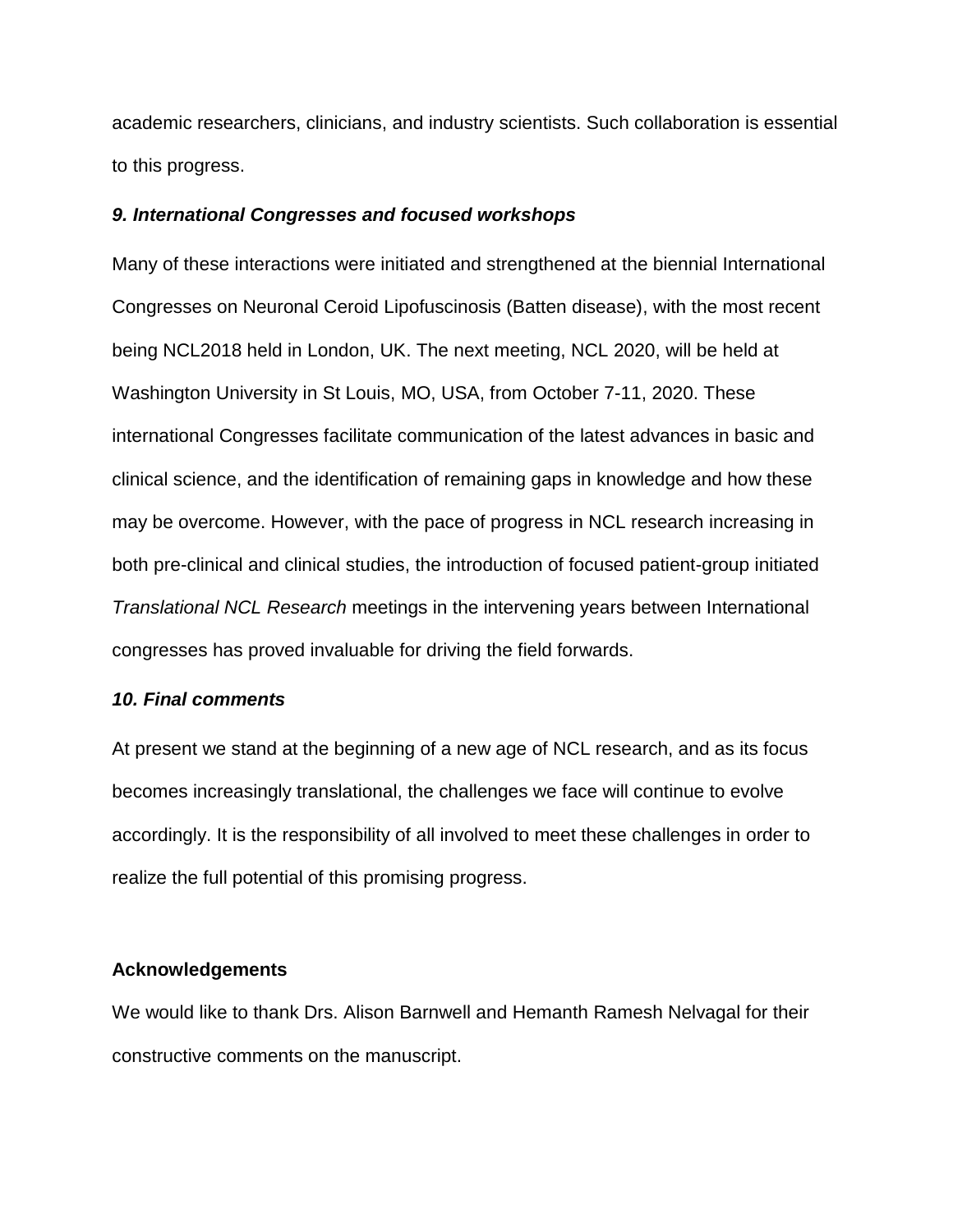#### **References cited**

1. R.A. Kline, T.M. Wishart, K. Mills, W.E. Heywood WE, Applying modern Omic technologies to the Neuronal Ceroid Lipofuscinoses. Biochim Biophys Acta Mol Basis Dis. (2019) 165498. doi: 10.1016/j.bbadis.2019.06.012

2. B. Elmerskog, A.G. Tøssebro, R. Atkinson, S.Rokne, B. Cole, A. Ockelford, H.R. Adams, Overview of advances in educational and social supports for young persons with NCL disorders. Biochim Biophys Acta Mol Basis Dis. (2019) 165480. doi: 10.1016/j.bbadis.2019.05.016.

3. C.J. Minnis, C.D. Thornton, L.M. FitzPatrick, T.R. McKay, Cellular models of Batten disease. Biochim Biophys Acta Mol Basis Dis. (2019) 165559. doi:

10.1016/j.bbadis.2019.165559

4. R.J. Huber, S.M. Hughes, W. Liu, A. Morgan, R.I. Tuxworth, C. Russell, The contribution of multicellular model organisms to neuronal ceroid lipofuscinosis research. Biochim Biophys Acta Mol Basis Dis. (2019) 165614. doi: 10.1016/j.bbadis.2019.165614

5. V. Kauss, M. Dambrova, D.L. Medina, Pharmacological approaches to tackle NCLs. Biochim Biophys Acta Mol Basis Dis. (2019) 165553. doi:

10.1016/j.bbadis.2019.165553.

6. H.R. Nelvagal, J. Lange, K. Takahashi, M.A. Tarczyluk-Wells, J.D. Cooper, Pathomechanisms in the neuronal ceroid lipofuscinoses. Biochim Biophys Acta Mol Basis Dis. (2019) 165570. doi: 10.1016/j.bbadis.2019.165570.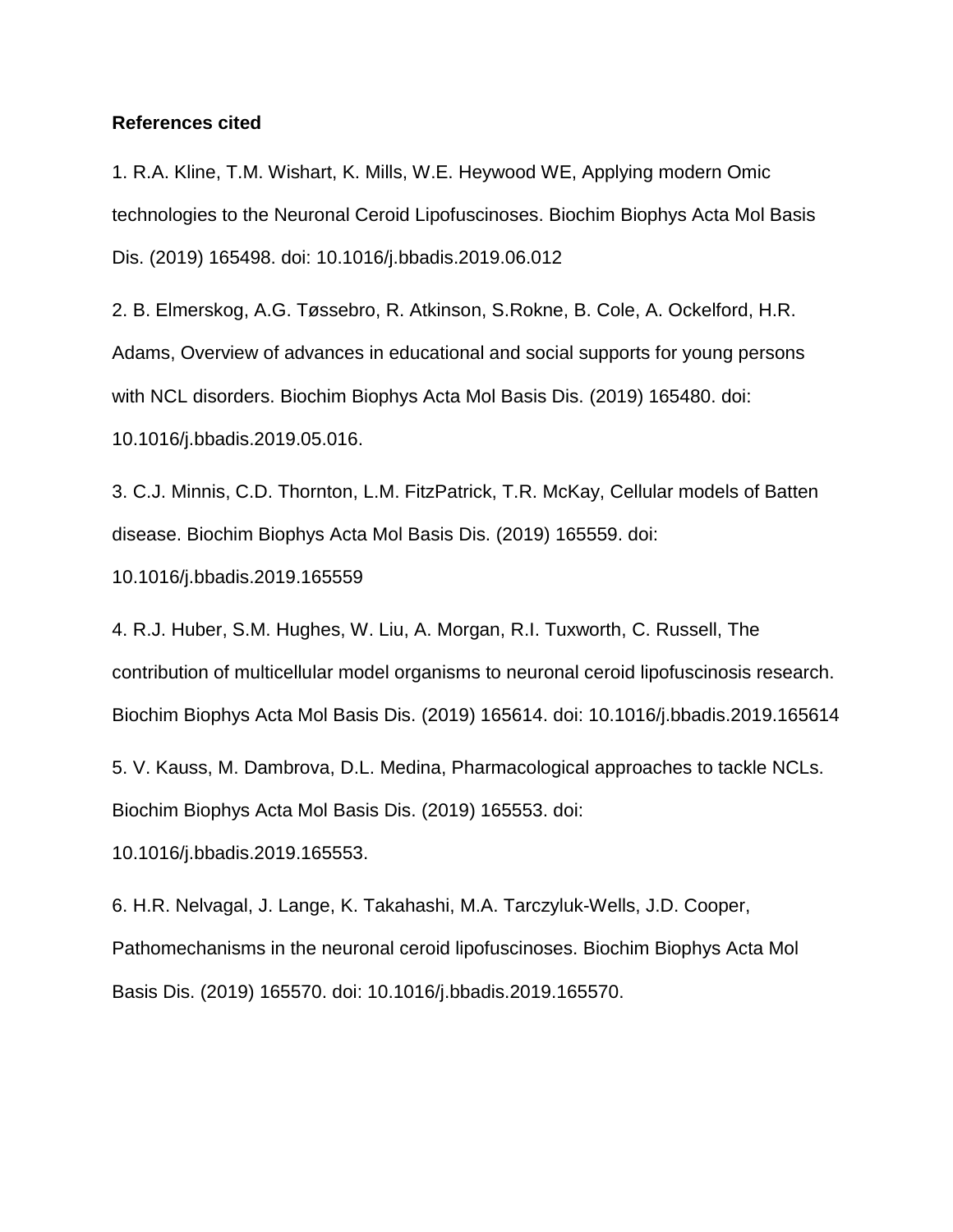7. E.S. Butz, U. Chandrachud, S.E. Mole, S.L. Cotman, Moving towards a new era of genomics in the neuronal ceroid lipofuscinoses. Biochim Biophys Acta Mol Basis Dis. 2019 Oct 31:165571. doi: 10.1016/j.bbadis.2019.165571.

8. K. Rietdorf, E.E. Coode, A. Schulz, E. Wibbeler, M.D. Bootman, J.R. Ostergaard, Cardiac pathology in neuronal ceroid lipofuscinoses (NCL): More than a mere comorbidity. Biochim Biophys Acta Mol Basis Dis. 2019 Dec 19:165643. doi: 10.1016/j.bbadis.2019.165643.

9. S.E. Mole, G. Anderson, H.A. Band, S.F. Berkovic, J.D. Cooper, S.M. Kleine Holthaus, T.R McKay, D.L. Medina, A.A. Rahim, A. Schulz, A.J. Smith, Clinical challenges and future therapeutic approaches for neuronal ceroid lipofuscinosis. Lancet Neurol. 18 (2019) 107-116.

10. S.E. Mole, S.L. Cotman, Genetics of the neuronal ceroid lipofuscinoses (Batten disease). Biochim Biophys Acta. 1852 (2015) 2237–41.

11. J.D. Cooper, M.A. Tarczyluk, H.R. Nelvagal, Towards a new understanding of NCL pathogenesis. Biochim Biophys Acta. 1852 (2015) 2256-61.

12. A.B. Mukherjee, A.P. Appu, T. Sadhukhan, S. Casey, A. Mondal, Z. Zhang, M.B. Bagh, Emerging new roles of the lysosome and neuronal ceroid lipofuscinoses. Mol Neurodegener. 14 (2019) 4.

13. A. di Ronza, L. Bajaj, J. Sharma, D. Sanagasetti, P. Lotfi, C.J. Adamski, J. Collette, M. Palmieri, A. Amawi, L. Popp, K.T. Chang, M.C. Meschini, H.E. Leung, L. Segatori, A. Simonati, R.N. Sifers, F.M. Santorelli, M. Sardiello, CLN8 is an endoplasmic reticulum cargo receptor that regulates lysosome biogenesis. Nat Cell Biol. 20 (2018) 1370-1377.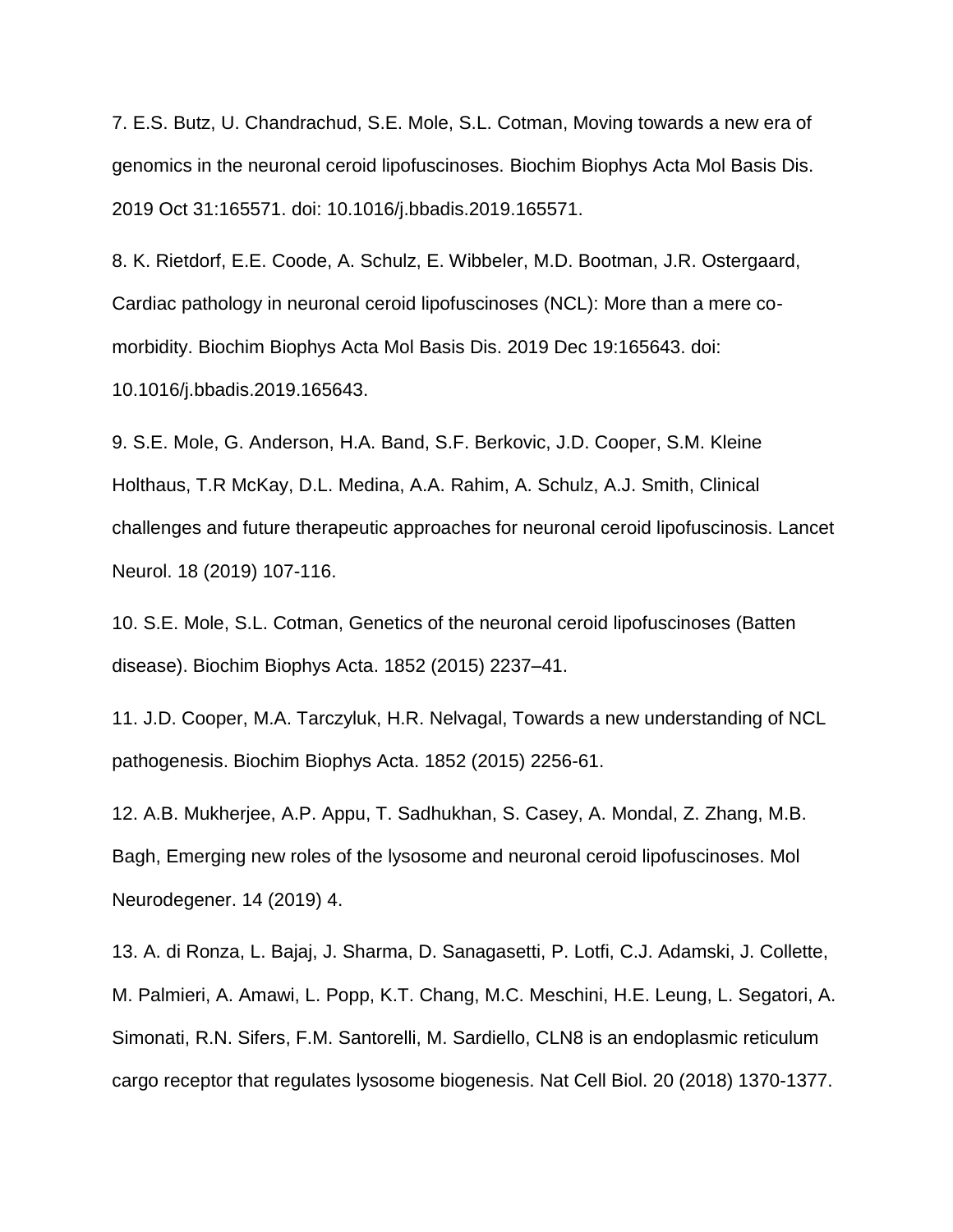14. T.B. Johnson, J.T. Cain, K.A. White, D. Ramirez-Montealegre, D.A. Pearce, J.M. Weimer, Therapeutic landscape for Batten disease: current treatments and future prospects. Nat Rev Neurol. 15 (2019) 161-178. doi: 10.1038/s41582-019-0138-8.

15. J. Cárcel-Trullols, A.D. Kovács, D.A. Pearce, Cell biology of the NCL proteins: What they do and don't do.Biochim Biophys Acta. 1852 (2015) 2242-55. doi:

10.1016/j.bbadis.2015.04.027.

16. A.K. Das, J.J. Bellizzi, S. Tandel, E. Biehl, J. Clardy, S.L. Hofmann, Structural basis for the insensitivity of a serine enzyme (palmitoyl-protein thioesterase) to phenylmethylsulfonyl fluoride. J Biol Chem. 275 (2000) 23847-51.

17. L. Parviainen, S. Dihanich, G.W. Anderson, A.M. Wong, H.R. Brooks, R. Abeti, P. Rezaie, G. Lalli, S. Pope, S.J. Heales, H.M. Mitchison, B.P. Williams, J.D. Cooper, Glial cells are functionally impaired in juvenile neuronal ceroid lipofuscinosis and detrimental to neurons. Acta Neuropathol Commun. 5 (2017) 74.

18. J. Lange, L.J. Haslett, E. Lloyd-Evans, J.M. Pocock, M.S. Sands, B.P. Williams, J.D. Cooper, Compromised astrocyte function and survival negatively impact neurons in infantile neuronal ceroid lipofuscinosis. Acta Neuropathol Commun. 6 (2018) 74.

19. P.A. Lawlor, R.J. Bland, A. Mouravlev, D. Young, MJ. During, Efficient Gene Delivery and Selective Transduction of Glial Cells in the Mammalian Brain by AAV Serotypes Isolated from Nonhuman Primates. Mol. Ther. 17 (2009) 1692–1702. https://doi.org/10.1038/mt.2009.170.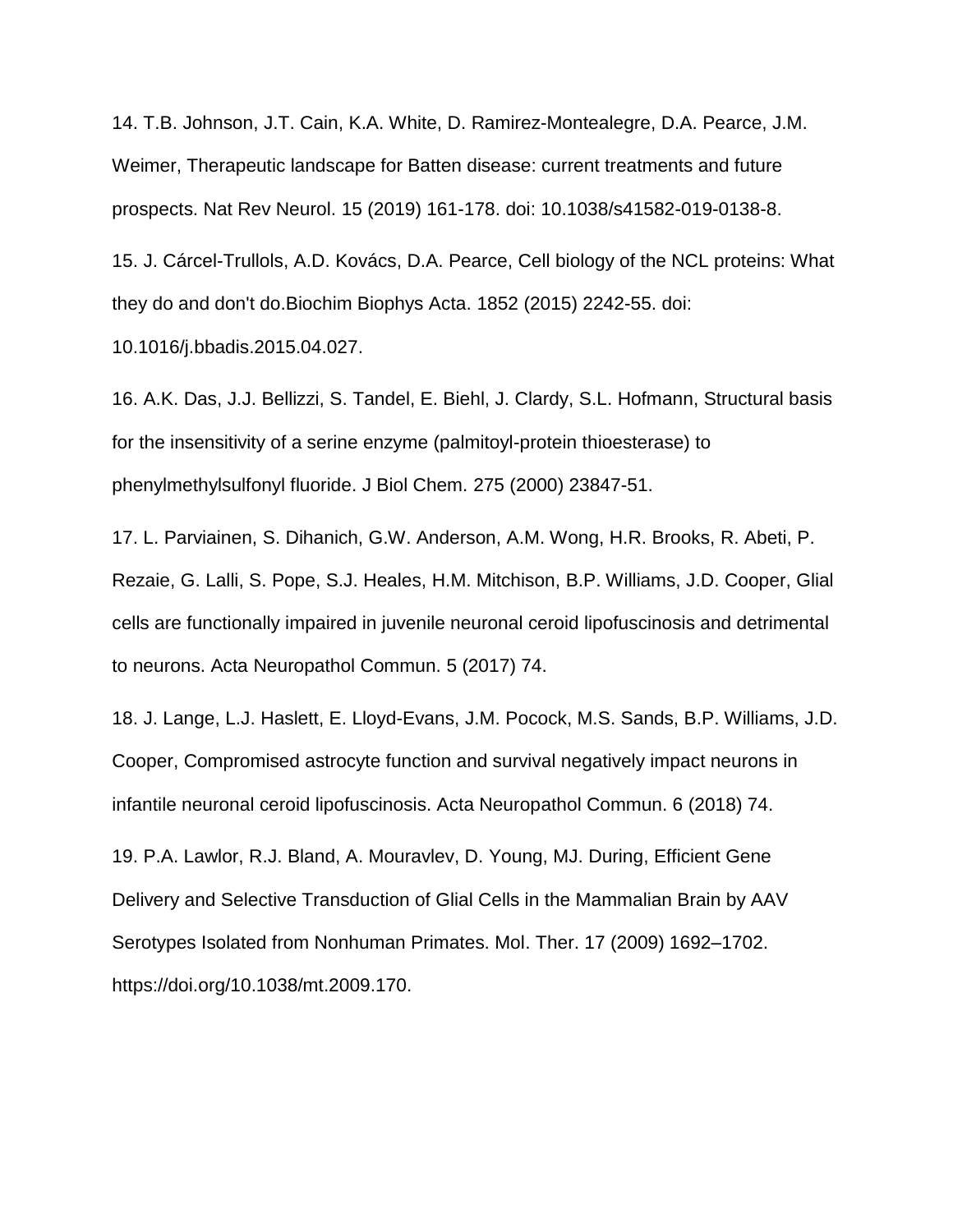20. C. Shyng, H.R. Nelvagal, J.T. Dearborn, J. Tyynelä, R.E. Schmidt, M.S. Sands, J.D. Cooper, Synergistic effects of treating the spinal cord and brain in CLN1 disease. Proc Natl Acad Sci USA. 114 (2017) E5920-E5929.

21. N. Galvin, C. Vogler, B. Levy, A. Kovacs, M. Griffey, M.S. Sands, A murine model of infantile neuronal ceroid lipofuscinosis-ultrastructural evaluation of storage in the central nervous system and viscera. Pediatr Dev Pathol*.* 11 (2008) 185-92.

22. J.R. Ostergaard, Paroxysmal sympathetic hyperactivity in Juvenile neuronal ceroid lipofuscinosis (Batten disease). Auton Neurosci. 214 (2018) 15-18. doi:

10.1016/j.autneu.2018.07.003.

23. J.R. Ostergaard, T.B. Rasmussen, H. Mølgaard, Cardiac involvement in juvenile neuronal ceroid lipofuscinosis (Batten disease). Neurology. 76 (2011) 1245-51. doi: 10.1212/WNL.0b013e31821435bd.

24. J.J. Shacka, Mouse models of neuronal ceroid lipofuscinoses: useful pre-clinical tools to delineate disease pathophysiology and validate therapeutics. Brain Res Bull. 88 (2012) 43-57. doi: 10.1016/j.brainresbull.2012.03.003.

25. M. Bond, S.M. Holthaus, I. Tammen, G. Tear, C. Russell, Use of model organisms for the study of neuronal ceroid lipofuscinosis. Biochim Biophys Acta. 1832 (2013) 1842-65. doi: 10.1016/j.bbadis.2013.01.009.

26. N.L. Mitchell, K.N. Russell, M.P. Wellby, H.E. Wicky, L. Schoderboeck, G.K. Barrell, T.R. Melzer, S.J. Gray, S.M. Hughes, D.N. Palmer, Longitudinal In Vivo Monitoring of the CNS Demonstrates the Efficacy of Gene Therapy in a Sheep Model of CLN5 Batten Disease. Mol Ther. 26 (2018) 2366-2378.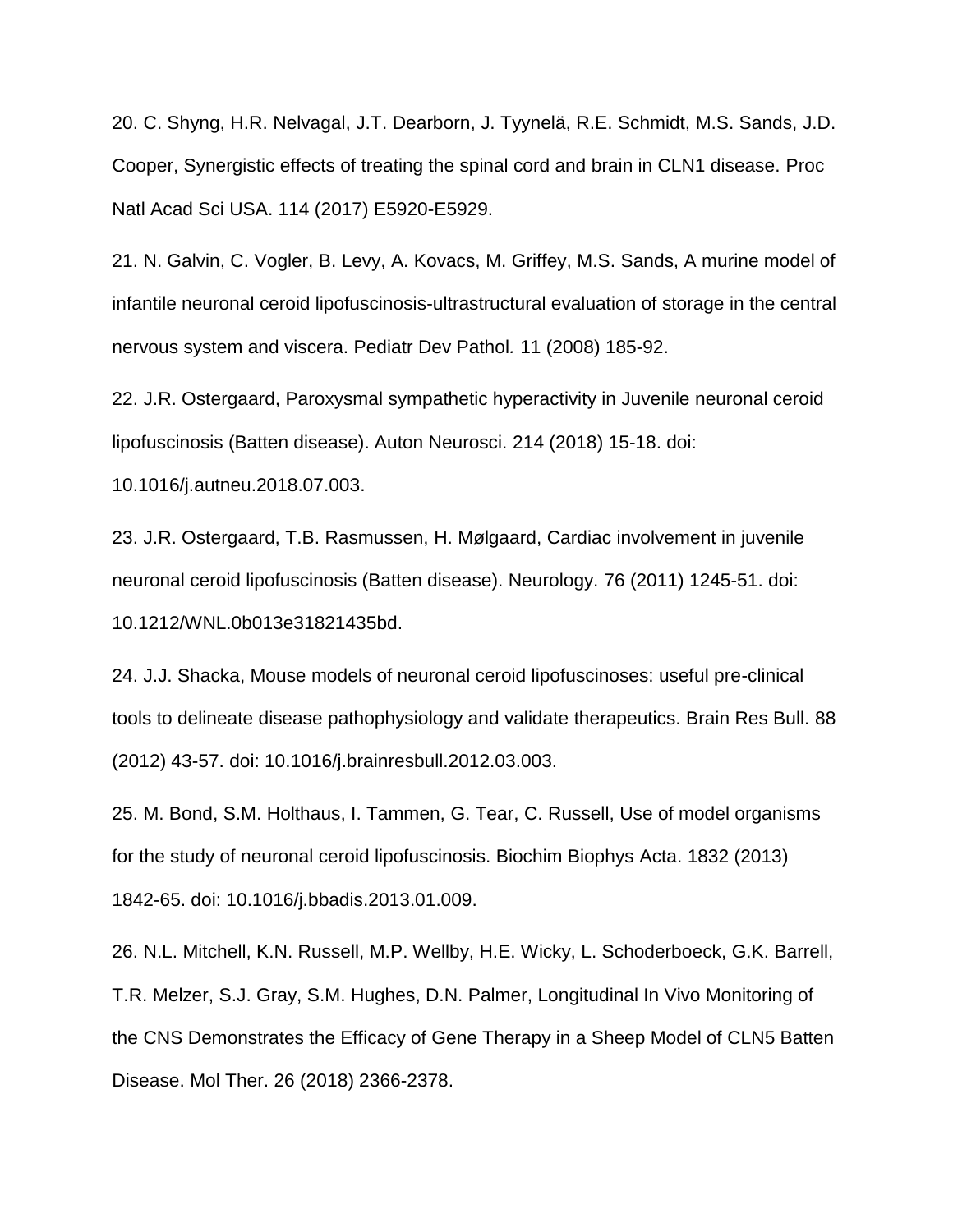27. T.B. Johnson, D.A. Sturdevant, K.A. White, A. V. Drack, S. Bhattarai, C. Rogers, J.D. Cooper, D.A. Pearce, J.M. Weimer, Characterization of a novel porcine model of CLN3-Batten disease, Mol. Genet. Metab. 126 (2019) S81.

doi:10.1016/J.YMGME.2018.12.198.

28. S.L. Eaton, C. Proudfoot, S.G. Lillico, P. Skehel, R.A. Kline, K. Hamer, N.M. Rzechorzek, E. Clutton, R. Gregson, T. King, C.A. O'Neill, J.D. Cooper, G. Thompson, C.B. Whitelaw, T.M. Wishart. CRISPR/Cas9 mediated generation of an ovine model for infantile neuronal ceroid lipofuscinosis (CLN1 disease). Sci Rep. 9 (2019) 9891.

29. A. Markham, Cerliponase Alfa: First Global Approval. Drugs. 2017; 77(11):1247- 1249.

30. A. Schulz, T. Ajayi, N. Specchio, E. de Los Reyes, P. Gissen, D. Ballon, J.P. Dyke, H. Cahan, P. Slasor, D. Jacoby, A. Kohlschütter, CLN2 Study Group, Study of Intraventricular Cerliponase Alfa for CLN2 Disease. N Engl J Med. 378 (2018) 1898- 1907.

31. NCT03770572: Gene Transfer Study of AAV9-CLN3 for Treatment NCL Type 3. Accessed at: *https://clinicaltrials.gov/ct2/show/NCT03770572?cond=CLN3&rank=1*

32. NCT02725580: Batten CLN6 Gene Therapy. Accessed at: *https://clinicaltrials.gov/ct2/show/NCT02725580?cond=CLN6&rank=1*

33. S.M. Kleine Holthaus, J. Ribeiro, L. Abelleira-Hervas, R.A. Pearson, Y. Duran, A. Georgiadis, R.D. Sampson, M. Rizzi, J. Hoke, R. Maswood, S. Azam, U.F.O. Luhmann, A.J. Smith, S.E. Mole, R.R. Ali, Prevention of Photoreceptor Cell Loss in a Cln6<sup>nclf</sup>